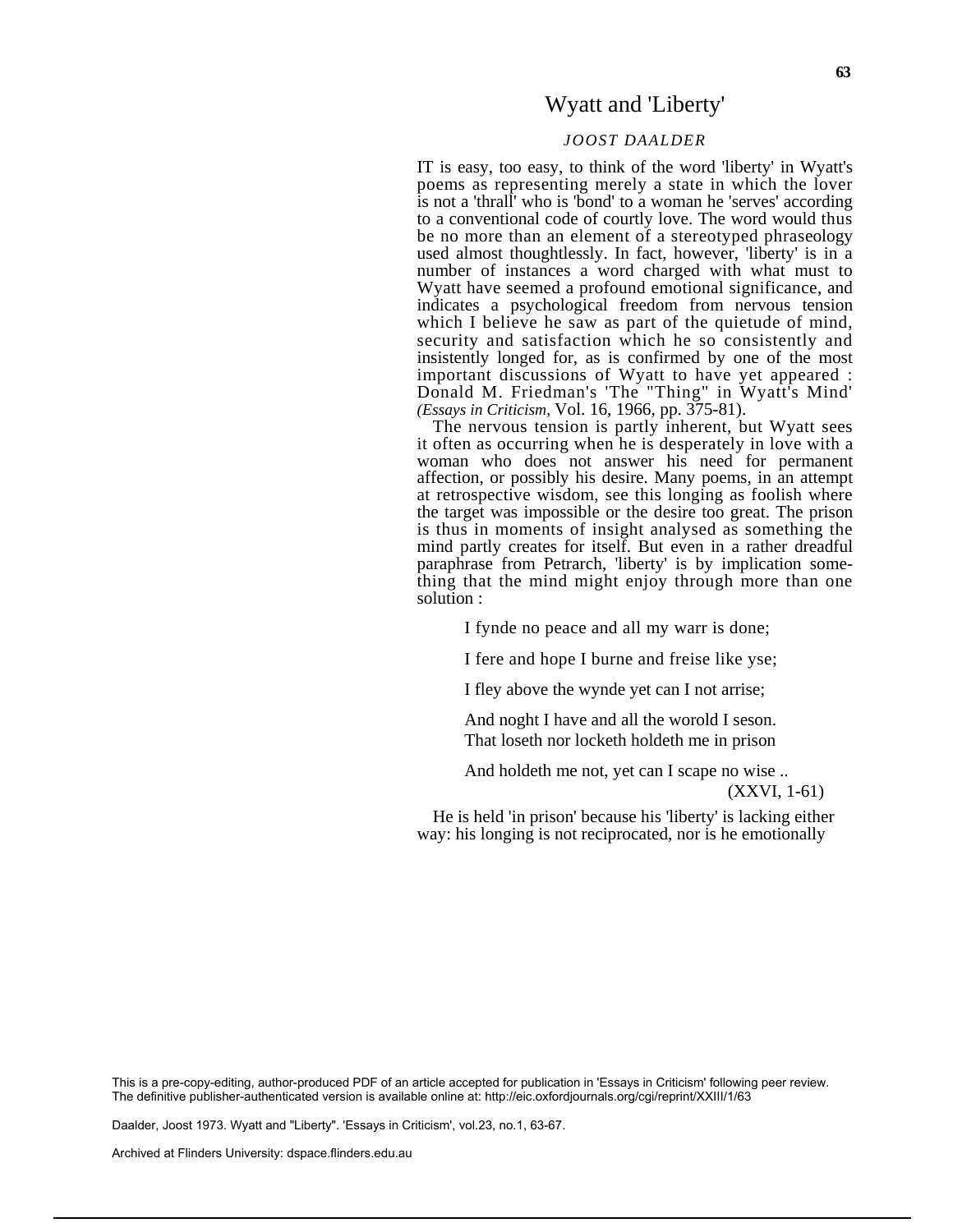detached. While here he shows little awareness of the fact that if his mind was foolish enough to become its own jailer, so it may release itself, he does see more than one possible exit, and our sense of his mental anguish is made the more intense. The problem is put with greater clarity and intelligence in poem XXI:

> It may be good, like it who list, But I do dowbt: who can me blame? For oft assured yet have I myst, And now again I fere the same: The wyndy wordes, the Ies quaynt game, Of soden chaunge maketh me agast : For dred to fall I stond not fast.

Alas! I tred an endles maze That seketh to accorde two contraries; And hope still, and nothing hase, Imprisoned in libertes . . . (1-11)

'Imprisoned in libertes' : here he seems to realize very clearly, not only that there are two ways to 'liberty', but that one of them can only be found if one can rely on one's partner. 'Liberty' is enjoyed if the mind is at ease, without suspicion of change in the other. Moreover, we are given a better insight into the speaker's weakness, the sensitive imagination which will find 'liberty' a state difficult to attain. Because he anticipates a possible fall, he does not stand 'fast'. To such a mind, a victim of neurosis despite reassurances, 'liberty' must be cherished indeed, because a mere change in circumstances will not necessarily suffice to procure it. 'Liberty' is thus a mental state not only because it can occur in more than one circumstance, but also because the mind must make an effort to create it within itself.

If he only had 'liff and libertie', Wyatt says in LXVII chaunce assynd'):

Then were I sure

I myght endure The displeasure

Of crueltie,

This is a pre-copy-editing, author-produced PDF of an article accepted for publication in 'Essays in Criticism' following peer review. The definitive publisher-authenticated version is available online at: http://eic.oxfordjournals.org/cgi/reprint/XXIII/1/63

Daalder, Joost 1973. Wyatt and "Liberty". 'Essays in Criticism', vol.23, no.1, 63-67.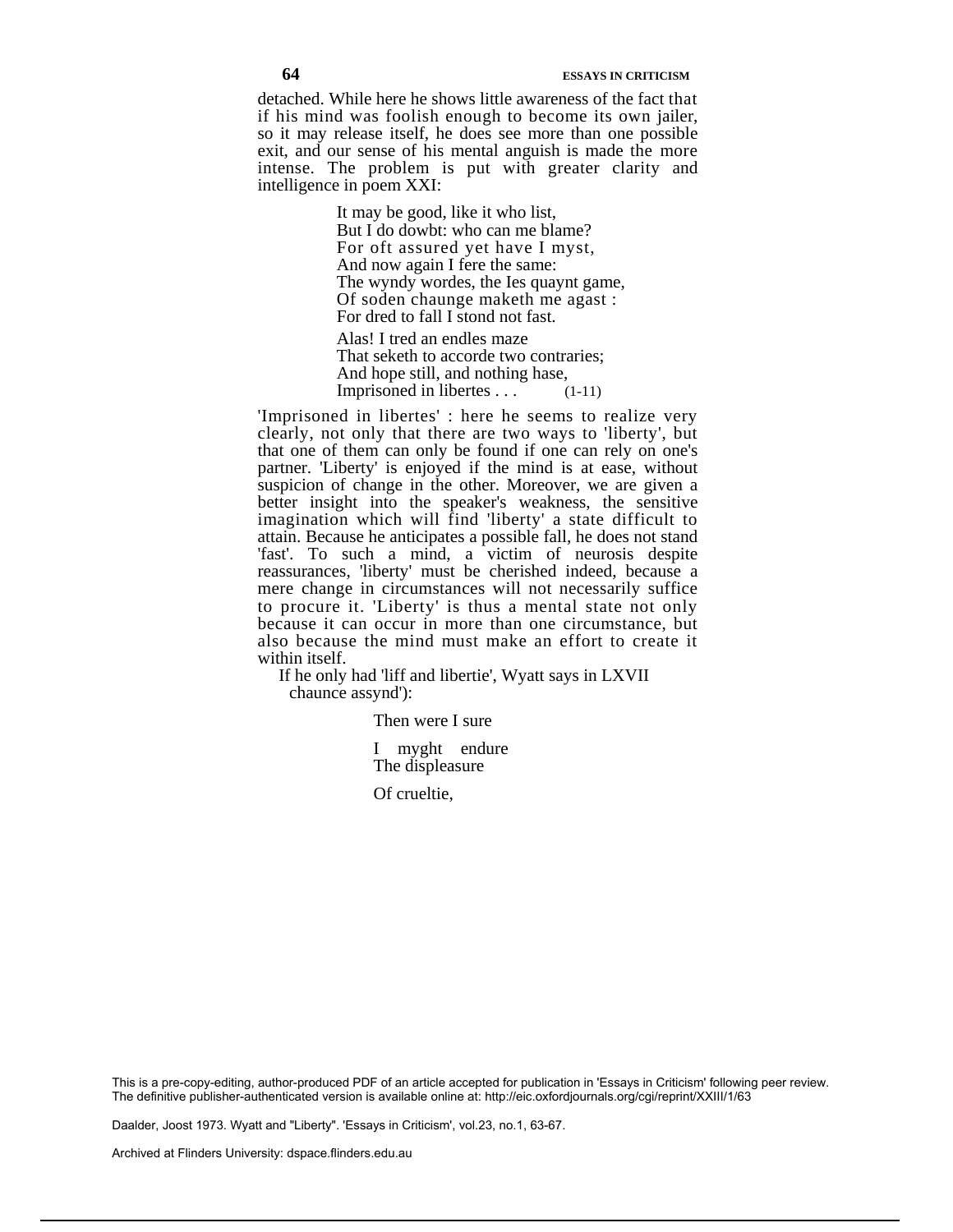## Where now I plain Alas in vain,

Lacking my liff for libertie. (8-14)

Whether he would obtain 'liberty' if the woman satisfied his longing or if he succeeded in disentangling himself emotionally matters less than that 'liberty' would enable him to bear suffering. His absorbing concern is again for a state of mind. An imprisoned mind, emotionally enslaved to the woman, is vulnerable; a free mind is not unduly sensitive to an outside attack like `crueltie'.

`Liberty' is a goal to be sought by the mind, with considerable effort, even when the mind is aware, not only that it cannot have the object of its desire, but also that it must rid itself of its desire if it is to gain peace. This is the theme of CCII:

> Now must I lerne to lyue at rest And weyne me of my wyll, Ffor I repent where I was prest My fansy to ffullfyll. (1-4)

He tells us he 'must lerne to put in vre /The change of womanhede (7-8)', but we do not forget the first stanza when the last informs us :

> I aske none other Remedy To recompence my wrong, But ones to haue the lyberty That I haue lakt so long. (25-28)

Obviously the lyberty' here is virtually equivalent to the `rest' of stanza one, the desired outcome of an attempt to wean the mind from its `wyll' (here, as often in Wyatt, probably particularly 'carnal desire').

Again and again Wyatt realises that 'liberty' is a state of mind due to freedom from neurotic tension, particularly that which it experiences when in the grip of restless, frustrated longing for a woman. In CCXXIV (`Tanglid I was yn loves snare') he partly blames his own 'To grete desire'  $(19)$  and 'wanton will'  $(20)$  for the loss of his mental freedom, and in CXCVIII ('Synes loue ys suche that, as E

This is a pre-copy-editing, author-produced PDF of an article accepted for publication in 'Essays in Criticism' following peer review. The definitive publisher-authenticated version is available online at: http://eic.oxfordjournals.org/cgi/reprint/XXIII/1/63

Daalder, Joost 1973. Wyatt and "Liberty". 'Essays in Criticism', vol.23, no.1, 63-67.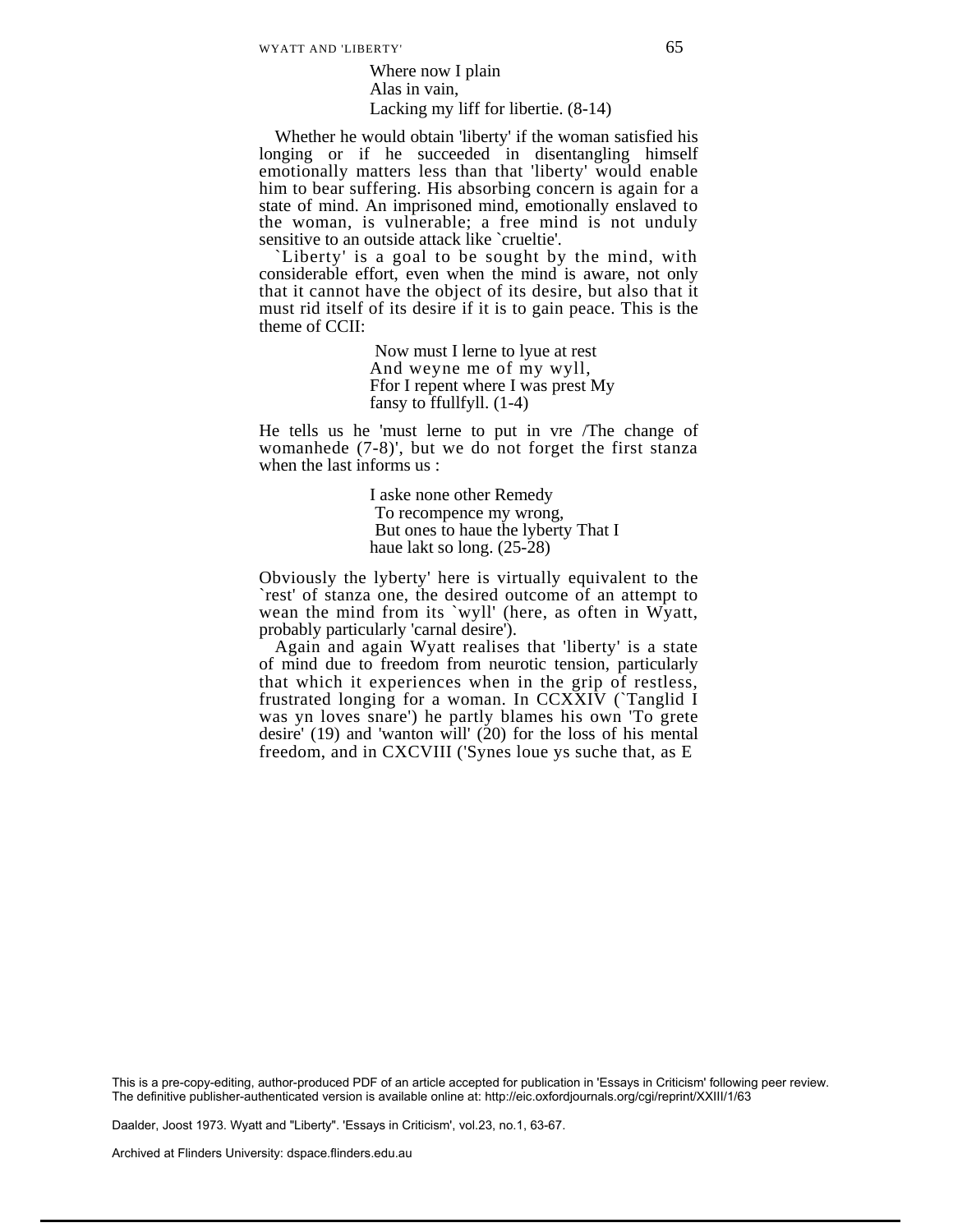ye wott') he sees 'fredome' (20);—clearly a metrical variant, here, for 'liberty'—not as something achieved by dismissing any kind of love from the mind, but by substituting mature love 'sure and fast' (24) for the boundless `wyll' (12) of what he here considers the immature attitude of his youth.

The examples show beyond a doubt that 'liberty' is not a mental peace attainable only outside love. It can arise in mature love, but not in immature love characterized by instability, excess of restless desire, doting where affection is not returned. Moreover, it can arise where love is not in question at all. It is hardly likely to be a coincidence that Wyatt says in CVI (`My mothers maydes when they did Bowe and spynne'):

Make playn thyn hert that it be not *knotted*  With hope or dred and se thy will be bare From all affectes whome vice hath ever spotted .. .

(92-4; my italics)

This is advice given to those who would experience the `thing' (98) within the mind which Friedman has correctly identified with 'satisfaction, stability, steadfastness' *(E in*  C, Vol. 16, p. 376). But clearly the mind needs to be 'free' to experience this, and not—or at least not simply—from amorous longing, but from any emotion which is attended by 'hope or dred', and the desirous will is to rid itself from all vicious passions. The country mouse that had forgotten 'her poure suretie and rest' (68) came to mischief, not simply because she came to town, but because she imprisoned her mind in desire for the sensual pleasure of town even before she went there. Immature love is not part of this context; general immature sensual desire is. And of course it is significant that life at court is seen as a 'prison' in CCLIX (In court to serue decked with freshe aray'), and, by implication, in CV (`Myne owne John Poyntz, sins ye delight to know'). In the latter poem particularly, sensual desire is only part of a whole mental world (hypocrisy, cruelty, tyranny, etc.) from which the mind should dissociate itself, but Wyatt's aversion is so strong that he pretends that his retraction is voluntary, and claims he is 'at libertie' (84) though he has a `clogg' hanging at his heel

This is a pre-copy-editing, author-produced PDF of an article accepted for publication in 'Essays in Criticism' following peer review. The definitive publisher-authenticated version is available online at: http://eic.oxfordjournals.org/cgi/reprint/XXIII/1/63

Daalder, Joost 1973. Wyatt and "Liberty". 'Essays in Criticism', vol.23, no.1, 63-67.